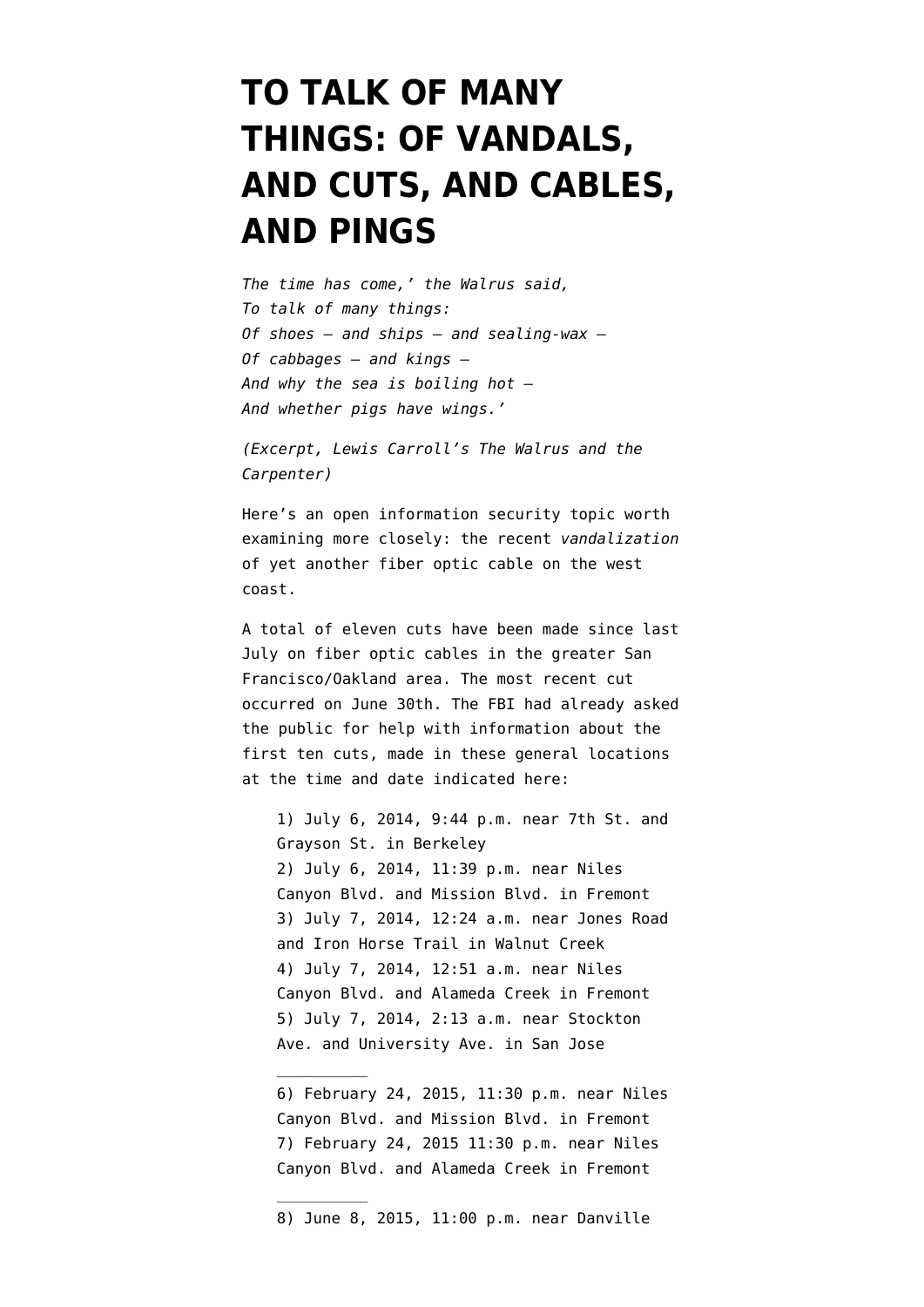Blvd. and Rudgear Road in Alamo 9) June 8, 2015, 11:40 p.m. near Overacker Ave and Mowry Ave in Fremont

 $\overline{\phantom{a}}$ 

10) June 9, 2015, 1:38 p.m. near Jones Road and Parkside Dr. in Walnut Creek

The FBI presented these first ten cuts as [a](https://www.fbi.gov/sanfrancisco/press-releases/2015/fbi-and-local-law-enforcement-seek-publics-assistance-concerning-severed-fiber-optic-cables-in-the-east-bay-and-south-bay) [single, undivided list](https://www.fbi.gov/sanfrancisco/press-releases/2015/fbi-and-local-law-enforcement-seek-publics-assistance-concerning-severed-fiber-optic-cables-in-the-east-bay-and-south-bay). After looking at the dates and times, one can see these cuts may have occurred not as discrete events, but as three separate clusters of cuts. The first cluster occurred within a five-hour span; the second occurred nearly simultaneously at two points; and the third cluster occurred within three hours. The three clusters took place after dark, during the same evening. The tenth cut may be a one-off, or it may be connected to the third cluster as it took place within 14 hours of the eighth and ninth cuts.

The most recent cable cut, occurring this week, did not fit a pattern like the previous ten cuts. Reports indicate the cut was near Livemore — a new location much farther to the south and east in comparison, and only one cut reported rather than two or more.

Is this latest cut an outlier, or were perpetrators interrupted before they could cut again?

Taking a closer look at the previous cut events, we can see there must have been more than one individual involved in the cuts, and they may have been coordinated.

Cluster 1: The first cluster from one year ago, the evening of July 6-7, took place over a distance of roughly 34 miles. Cuts 1 and 2 are nearly 30 miles apart; by private car they are more than 40 minutes drive or more than an hour and a half apart by public transportation. At two hours between events it's possible the same single perpetrator made these cuts, but only if they traveled by private car and if they knew exactly where to go and what to cut.

Cuts 2 and 3 are also about 30 miles apart, in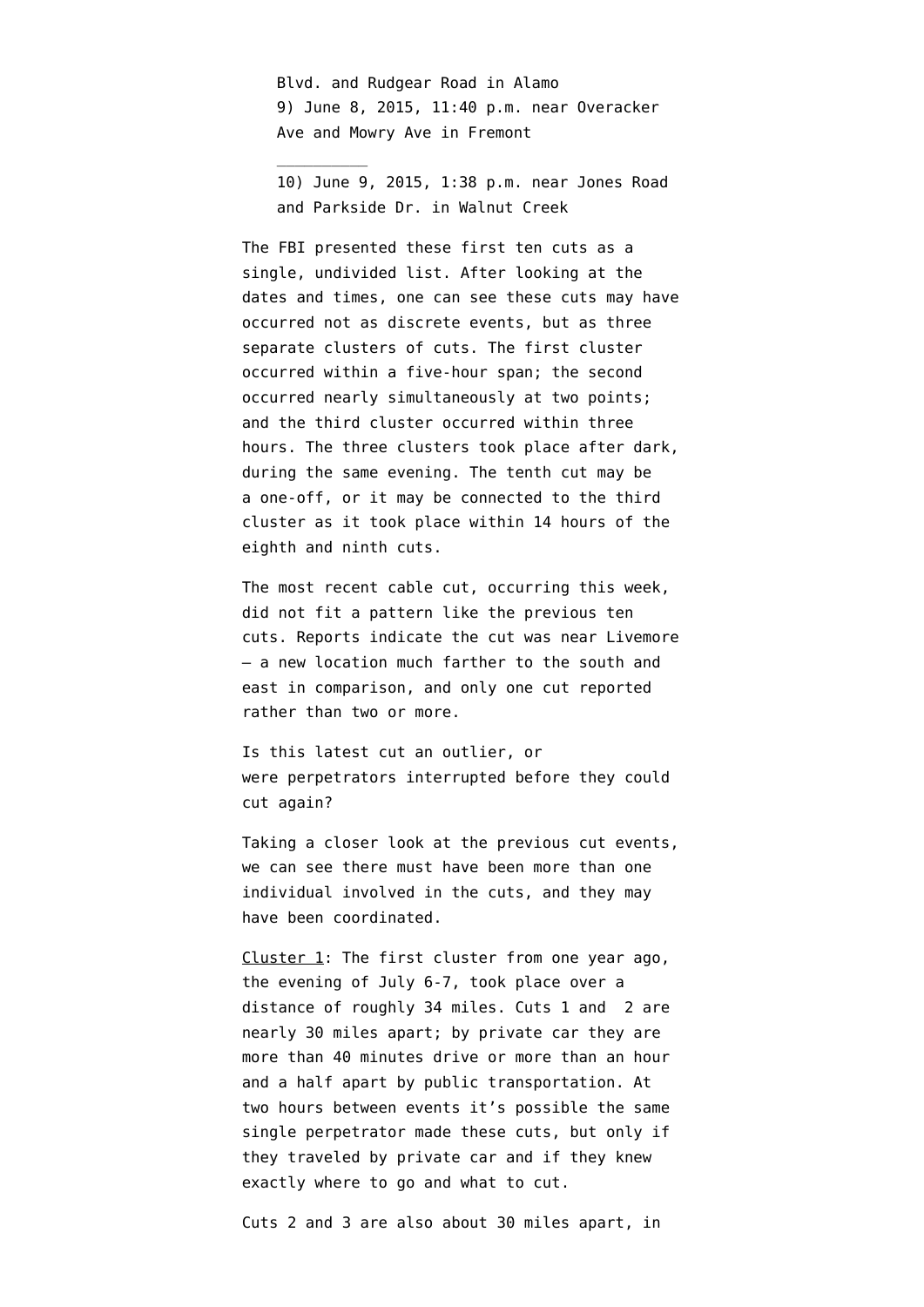the opposite direction. It would be nearly impossible for the same single perpetrator to make these two cuts back-to-back since the time window between the cuts is only 55 minutes. Could a single person make it up out of a manhole from one cut, into a vehicle, drive nearly 40 minutes, park, open and climb into another manhole, then cut a fiber optic cable?

Cuts 3 and 4 were not made by the same single perpetrator. They are roughly 34 miles apart, and the time window between the cuts is less than 30 minutes. To cut-exit-manhole-drive-parkenter-manhole-cut would require traveling at speed that would surely draw attention, even at 12:30-ish in the morning.

Cuts 4 and 5 were made one hour and 24 minutes apart, and the sites are about 20 miles apart. This last cut was the farthest south of the first cluster.

Cluster 2: The second cluster from February this year, consisting of only two cuts happening at what appears to be the same time, suggests there was more than one perpetrator involved. The two cuts occurred at the same time, but within 0.2 miles apart — as if two persons within line of sight cut at the same time. The cuts also occurred near or at two of the previous locations from the first cluster.

Cluster 3: Cuts 8 and 9 occurred 40 minutes apart, yet the sites are roughly 30 miles apart — too far once again for a single perpetrator. Both happened within the hour before midnight local time.

The tenth cut may have been related to third cluster, as noted previously — but it broke from the established pattern. The first nine cuts all occurred after 9:00 p.m. but before 3:00 a.m. local time. The tenth occurred at 1:38 p.m., in broad daylight.

Cut 11, the most recent on June 30th shared this same attribute. It happened some time [between](https://www.techwire.net/fbi-investigating-vandalism-at-bay-area-fiber-optic-cables/) [4:20 a.m.](https://www.techwire.net/fbi-investigating-vandalism-at-bay-area-fiber-optic-cables/) and 7:45 a.m. local time (14:45 UTC), near Livermore, CA, to the east of the previous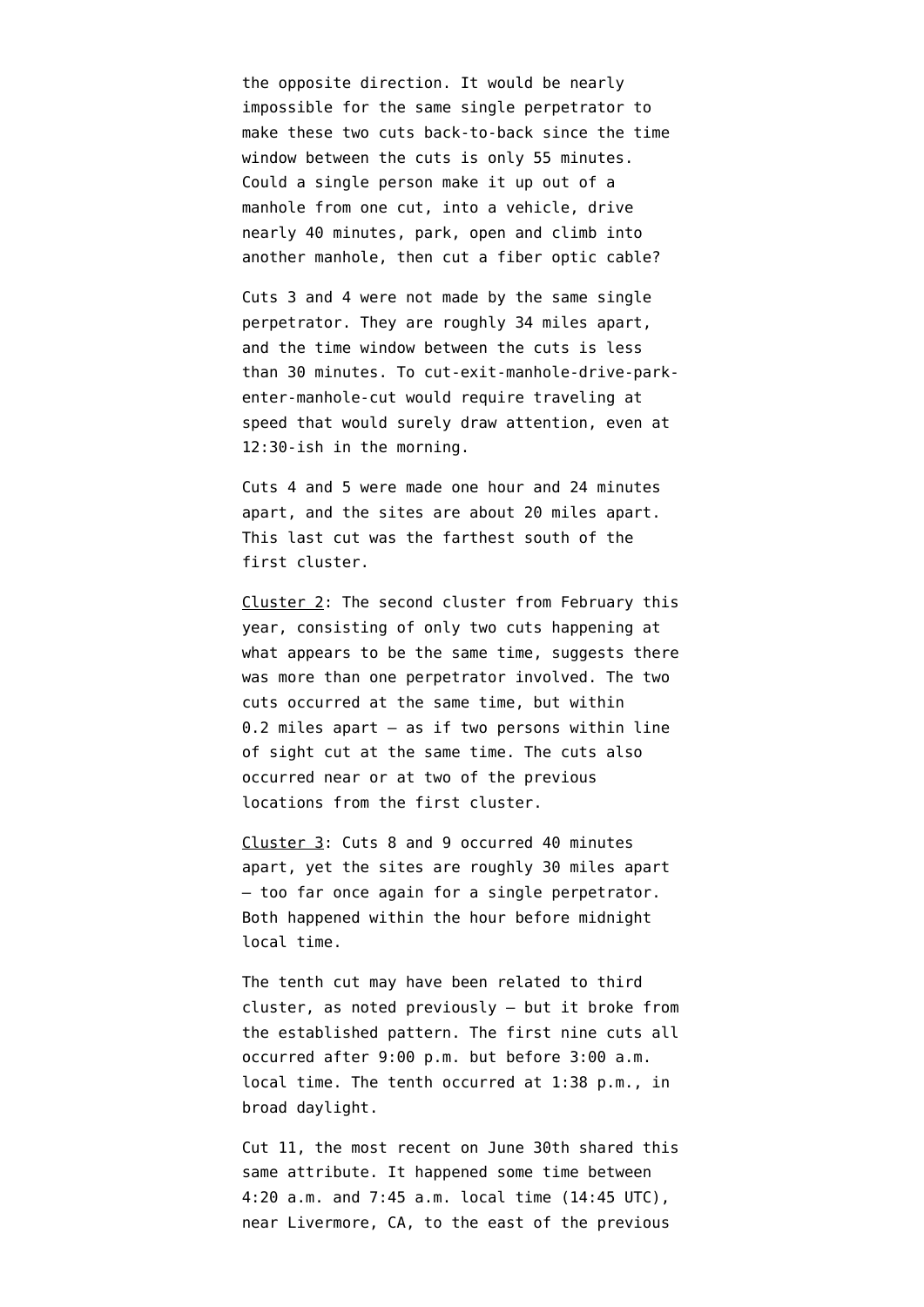ten cuts.

Were the same so-called vandals at work for all eleven cuts? If so, were they getting cocky, having not been caught on nine earlier occasions?

Or were they getting desperate?

The implication, assuming desperation, is that these were not the acts of vandals, but a focused effort dedicated to network disruption?

Or perhaps not disruption with intent to halt or disturb, but disruption to map network response and content movement?

What might these vandals have been looking for, as they cut at one end of an area across the bay from Palo Alto and Mountainview across to an area east of Silicon Valley?

Did they finally learn something when Microsoft issued a [formal status notice](https://azure.microsoft.com/en-us/status/#history) regarding disruption of its Azure cloud services — perhaps which fiber served the Azure data farm?

> *6/30 Network Infrastructure – West US, South Central US – Advisory*

*From approximately 14:45 UTC to 21:45 on 30 Jun, 2015 UTC customers may have experienced intermittent connectivity issues to Azure services deployed in West US and South Central US. Root cause for this issue is attributed to a fiber cuts in the Western US Region. This incident has now been mitigated.*

Or were they looking for fiber optics serving the Lawrence Livermore National Laboratory, home to other data farms and a number of sensitive research projects?

Or were they looking for the fiber running out of San Francisco, serving headquarters of businesses headquartered in the city like Wells Fargo?